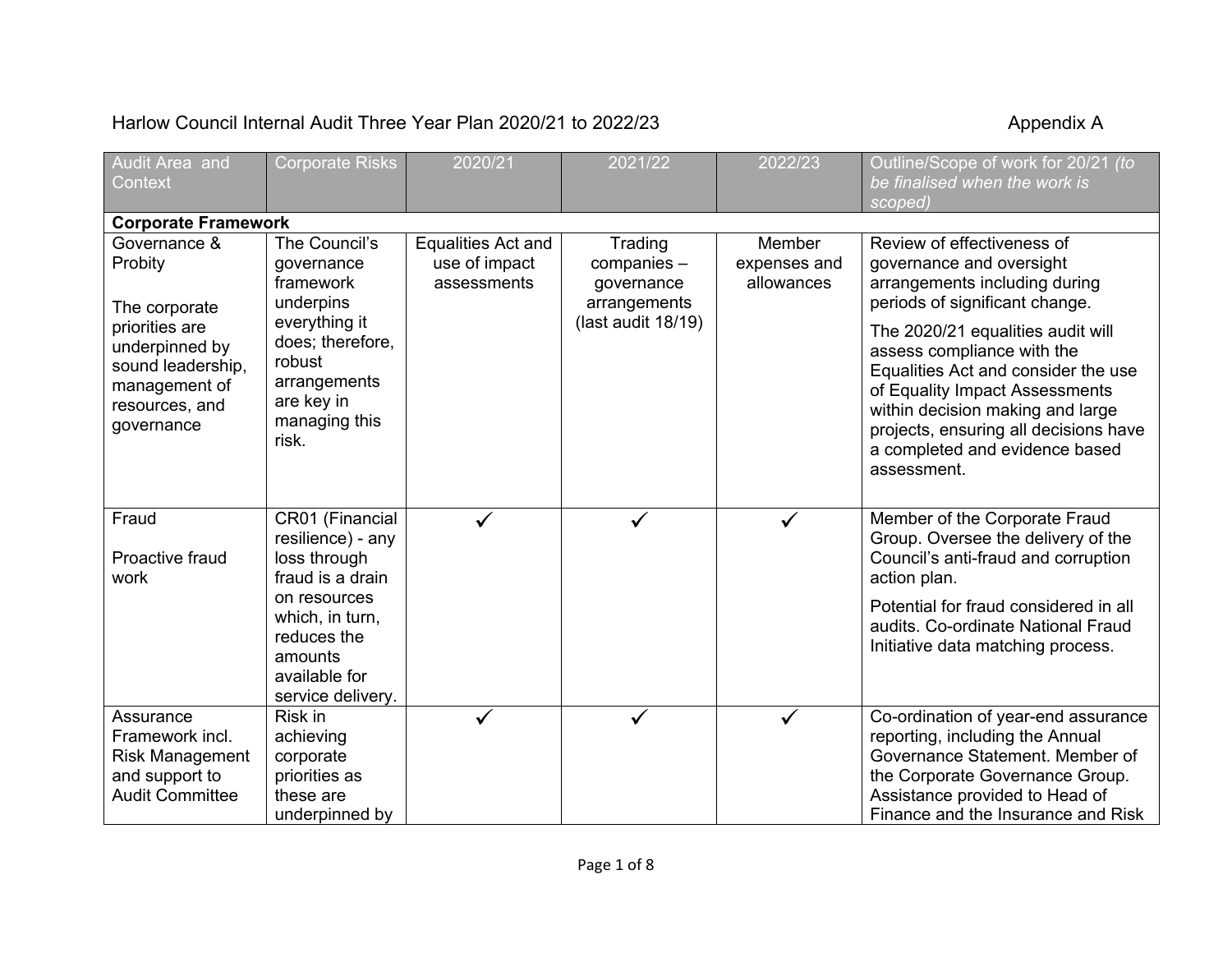| Audit Area and<br>Context                                                                                                                                                                | <b>Corporate Risks</b>                                                                                                                                                                                                           | 2020/21                                                                                                                                                               | 2021/22                                                                                                    | 2022/23                                                                                                                            | Outline/Scope of work for 20/21 (to<br>be finalised when the work is<br>scoped)                                                                                                                                                                                                                                                                                                                                                                                                   |
|------------------------------------------------------------------------------------------------------------------------------------------------------------------------------------------|----------------------------------------------------------------------------------------------------------------------------------------------------------------------------------------------------------------------------------|-----------------------------------------------------------------------------------------------------------------------------------------------------------------------|------------------------------------------------------------------------------------------------------------|------------------------------------------------------------------------------------------------------------------------------------|-----------------------------------------------------------------------------------------------------------------------------------------------------------------------------------------------------------------------------------------------------------------------------------------------------------------------------------------------------------------------------------------------------------------------------------------------------------------------------------|
|                                                                                                                                                                                          | sound<br>leadership,<br>management of<br>resources, and<br>governance.                                                                                                                                                           |                                                                                                                                                                       |                                                                                                            |                                                                                                                                    | Manager in enhancing and<br>embedding the Council's risk<br>management framework. Support<br>and training to the Audit Committee.                                                                                                                                                                                                                                                                                                                                                 |
| Information<br>Management and<br>Governance -<br>Data protection<br>and security. Data<br>sets, owners and<br>protocols.<br>Governance and<br>data sharing.<br>Training and<br>awareness | CR <sub>08</sub><br>Information<br>Governance<br>and Data<br>Compliance:<br>Breach of data<br>protection and<br>other legislation<br>related risks<br>which could<br>lead to<br>significant fines<br>and reputational<br>damage. | Data sharing with<br>third parties (last<br>audit 16/17)<br><b>GDPR</b> (General<br>Data Protection<br>Regulation)<br>checklist<br>Information<br>Governance<br>Group | Data breach<br>management<br><b>Subject Access</b><br>Requests (SAR)<br>Information<br>Governance<br>Group | <b>HTS GDPR</b><br>compliance (last<br>audit 19/20)<br>Freedom of<br>Information<br>requests<br>Information<br>Governance<br>Group | Continue to assist the Council's Data<br>Protection Officer (DPO) by<br>providing assurance in targeted<br>areas. For 2020/21 this will be a<br>cross cutting review to ensure the<br>Council is GDPR compliant where<br>there is data sharing with third<br>parties (commercial and non-<br>commercial). In addition IA will<br>complete a GDPR checklist for all<br>audits, feeding the results back to<br>the DPO.<br>Member of the Corporate<br>Information Governance Group. |
| Performance<br>Management:<br>Data integrity &<br>quality (collection,<br>collation, analysis<br>and validation).<br>Use of<br>performance<br>targets                                    | Risk of non-<br>achievement of<br>corporate<br>priorities and<br>lack of<br>transparency.                                                                                                                                        | Performance<br>Management<br>framework                                                                                                                                | $\checkmark$                                                                                               | $\checkmark$                                                                                                                       | The suitability and integrity of<br>Performance Indicators (PIs) is<br>considered within operational audits.<br>In addition, during 2020/21 time has<br>been set aside for Internal Audit to<br>assist Policy and Performance in<br>their review of the performance<br>management framework. In<br>subsequent years, Internal Audit will<br>audit various aspects of the<br>framework depending on risk<br>profiles.                                                              |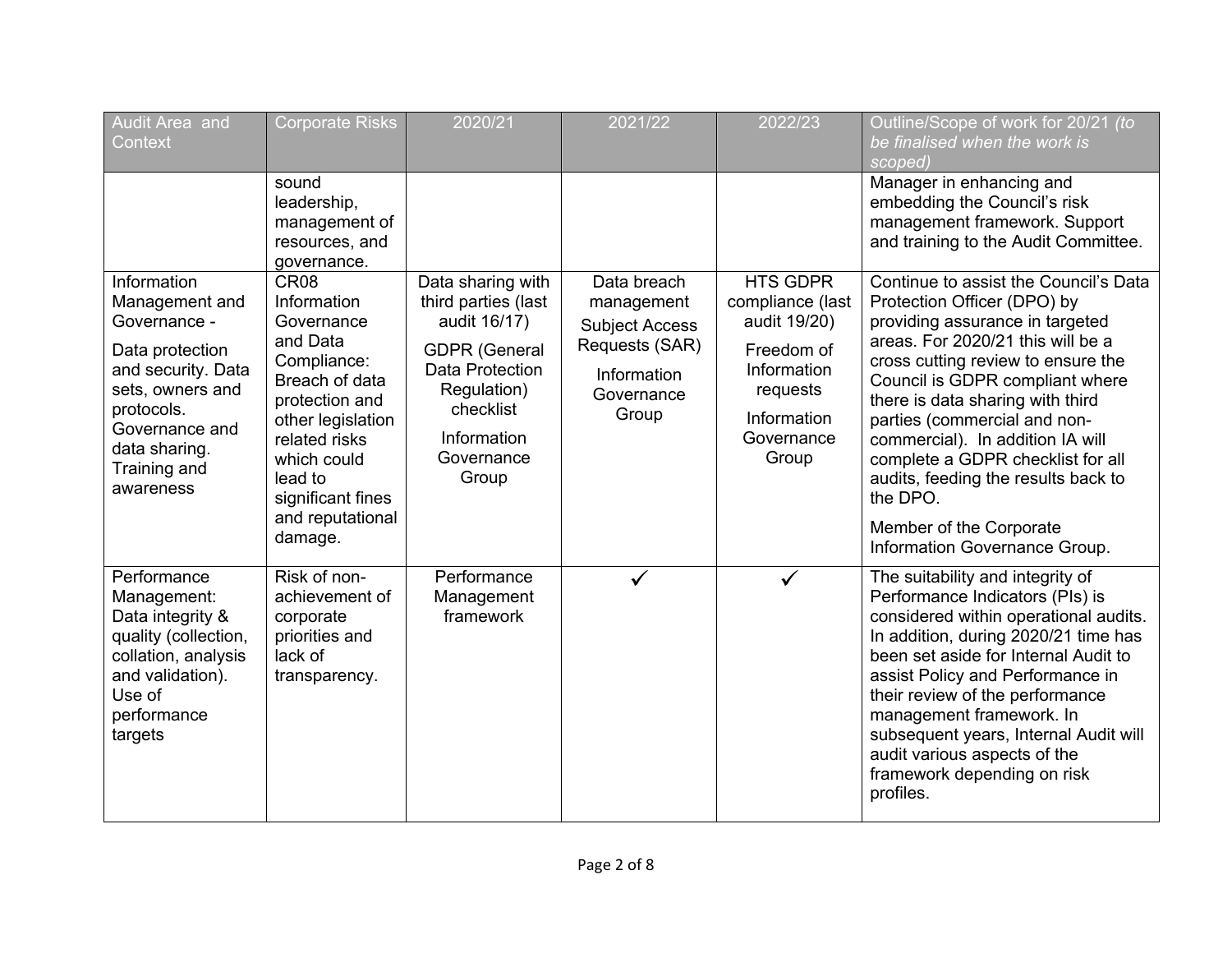| Audit Area and<br>Context                                                                                                       | <b>Corporate Risks</b>                                                                                                                                              | 2020/21                                                                                                    | 2021/22                                                                                                                   | 2022/23                                             | Outline/Scope of work for 20/21 (to<br>be finalised when the work is                                                                                                                                                                                                                                                                                                                                                                                      |
|---------------------------------------------------------------------------------------------------------------------------------|---------------------------------------------------------------------------------------------------------------------------------------------------------------------|------------------------------------------------------------------------------------------------------------|---------------------------------------------------------------------------------------------------------------------------|-----------------------------------------------------|-----------------------------------------------------------------------------------------------------------------------------------------------------------------------------------------------------------------------------------------------------------------------------------------------------------------------------------------------------------------------------------------------------------------------------------------------------------|
|                                                                                                                                 |                                                                                                                                                                     |                                                                                                            |                                                                                                                           |                                                     | scoped)                                                                                                                                                                                                                                                                                                                                                                                                                                                   |
| Value for Money<br>(VfM) - Guiding<br>principle of the<br>Council                                                               | VfM helps the<br>Council<br>manage its<br>corporate risk<br>CR01 on<br>financial<br>resilience.                                                                     | <b>HTS Best Value</b><br>Review (see joint<br>working below)                                               | Spend analysis<br>(analytical review)<br>$-$ see<br>procurement<br>section below for<br>detail                            | Use of<br>consultants (and<br>other<br>specialists) | Value for money and use of<br>benchmarking is considered in all<br>audits.                                                                                                                                                                                                                                                                                                                                                                                |
| Joint Working,<br><b>Shared Services,</b><br>Outsourcing,<br>subsidiary<br>companies and<br>significant<br>Partnerships         | On corporate<br>risk register:<br>CR06 - Lack of<br>resources and<br>capacity,<br>Council and key<br>partners.                                                      | <b>Harlow Trading</b><br>Services-<br>progress against<br>the 2019/20 Best<br><b>Value Review</b><br>(BVR) | Gilston and<br><b>Harlow Garden</b><br>Town (last audit<br>2019/20)                                                       | <b>Harlow Trading</b><br><b>Services</b>            | The theme here is to ensure joint<br>arrangements are working in the<br>best interests for the Council with<br>appropriate governance/monitoring<br>arrangements in place.<br>For 2020/21 Internal Audit will review<br>the adequacy of mechanisms to<br>ensure the recommendations from<br>the BVR are implemented with buy-<br>in by all parties. The 2021/22 Gilston<br>and Harlow Garden Town audit will<br>build on the 2019/20 governance<br>audit. |
| Projects<br>Business case,<br>project<br>methodology,<br>governance<br>arrangements,<br>contract<br>management and<br>viability | Poor project<br>management<br>increases the<br>risk of projects<br>not being<br>delivered on<br>time, to budget<br>or does not<br>meet the needs<br>of the Council. | Advice and<br>guidance for the<br>HR system<br>project                                                     | Post<br>implementation<br>review of the new<br>HR system, and<br>project<br>management<br>module within<br><b>InPhase</b> | IT projects and<br>role of IT<br>Governance         | Time set aside each year to examine<br>a sample of projects. During 2020/21<br>Internal Audit will review the<br>adequacy of project methodology<br>being used as well as providing<br>internal control advice and guidance<br>during the implementation of the HR<br>system.                                                                                                                                                                             |
| Contingency                                                                                                                     | Annual<br>provision for<br>responsive                                                                                                                               | $\checkmark$                                                                                               | $\checkmark$                                                                                                              | $\checkmark$                                        | Will take into account themes/issues<br>coming out of the Annual<br>Governance Statement.                                                                                                                                                                                                                                                                                                                                                                 |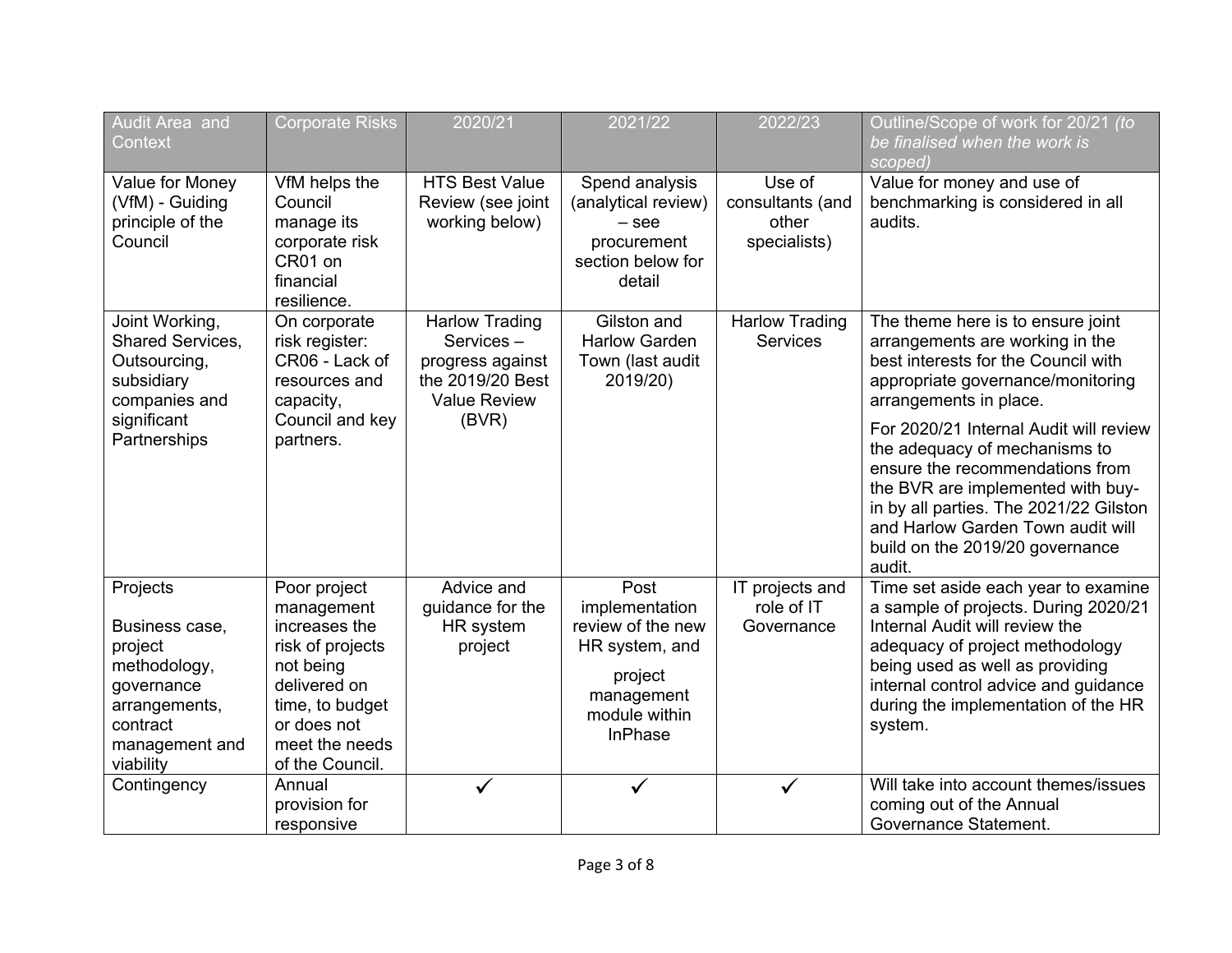| Audit Area and<br>Context                                                                                                                                                                        | <b>Corporate Risks</b>                                                                                                        | 2020/21                                                                                                         | 2021/22                                                                                  | 2022/23                                                                         | Outline/Scope of work for 20/21 (to<br>be finalised when the work is<br>scoped)                                                                                                                                                                                                                                                                           |
|--------------------------------------------------------------------------------------------------------------------------------------------------------------------------------------------------|-------------------------------------------------------------------------------------------------------------------------------|-----------------------------------------------------------------------------------------------------------------|------------------------------------------------------------------------------------------|---------------------------------------------------------------------------------|-----------------------------------------------------------------------------------------------------------------------------------------------------------------------------------------------------------------------------------------------------------------------------------------------------------------------------------------------------------|
|                                                                                                                                                                                                  | work, special<br>investigations<br>and/or<br>key/emerging<br>risk areas                                                       |                                                                                                                 |                                                                                          |                                                                                 |                                                                                                                                                                                                                                                                                                                                                           |
| Themed/cross cutting audits                                                                                                                                                                      |                                                                                                                               |                                                                                                                 |                                                                                          |                                                                                 |                                                                                                                                                                                                                                                                                                                                                           |
| <b>Income Streams</b><br>Management of<br>resources features<br>in the corporate<br>plan                                                                                                         | To ensure<br>financial<br>resilience the<br>Council needs<br>to protect and<br>maximise its<br>income streams                 | Parking (last audit<br>15/16                                                                                    | See Council Tax<br>and Business<br>Rates under Key<br><b>Financial Control</b><br>audits | Waste<br>management -<br>recycling income                                       | Parking will examine on and off<br>street parking arrangements, the role<br>of the North Essex Parking<br>Partnership as well as ensuring all<br>parking income to the Council is<br>collected being a key source of<br>income for the Council.                                                                                                           |
| Procurement<br>Themed audits -<br>compliance, VfM,<br>fraud, goods and<br>services. End to<br>end processes<br>(need, selection,<br>appointment,<br>contract<br>management &<br>exit strategies) | Risks include<br>non-compliance<br>with legislation,<br>fraud, not<br>achieving value<br>for money, poor<br>service delivery. | Financial<br>Regulations and<br><b>Contract Standing</b><br>Orders-<br>delegated<br>authorities                 | Spend analysis<br>(analytical review)                                                    | Contract<br>Management<br>and<br>Performance                                    | In 2020/21 Internal Audit will assess.<br>in conjunction with the Head of<br>Finance, whether the Council's<br>delegated financial authorities are<br>still fit for purpose; benchmarking as<br>appropriate. In 2021/22 Internal<br>Audit will use data analytics to help<br>identify where savings and<br>rationalisation of suppliers could be<br>made. |
| Health & Safety                                                                                                                                                                                  | Risk of<br>compromising<br>the health and<br>safety of<br>individuals and<br>non-compliance<br>with H&S                       | See housing<br>section below -<br>overview of H&S<br>related<br>inspections: gas,<br>fire safety,<br>electrical | Remote (home)<br>working                                                                 | Staff H&S for<br>those located in<br>buildings away<br>from the Civic<br>office | The 2020/21 the housing H&S<br>inspection audit is the same audit<br>described in the housing section<br>later on in the Plan. The 2021/22<br>audit links with the Council's<br>accommodation review and will<br>ensure the wellbeing of staff working                                                                                                    |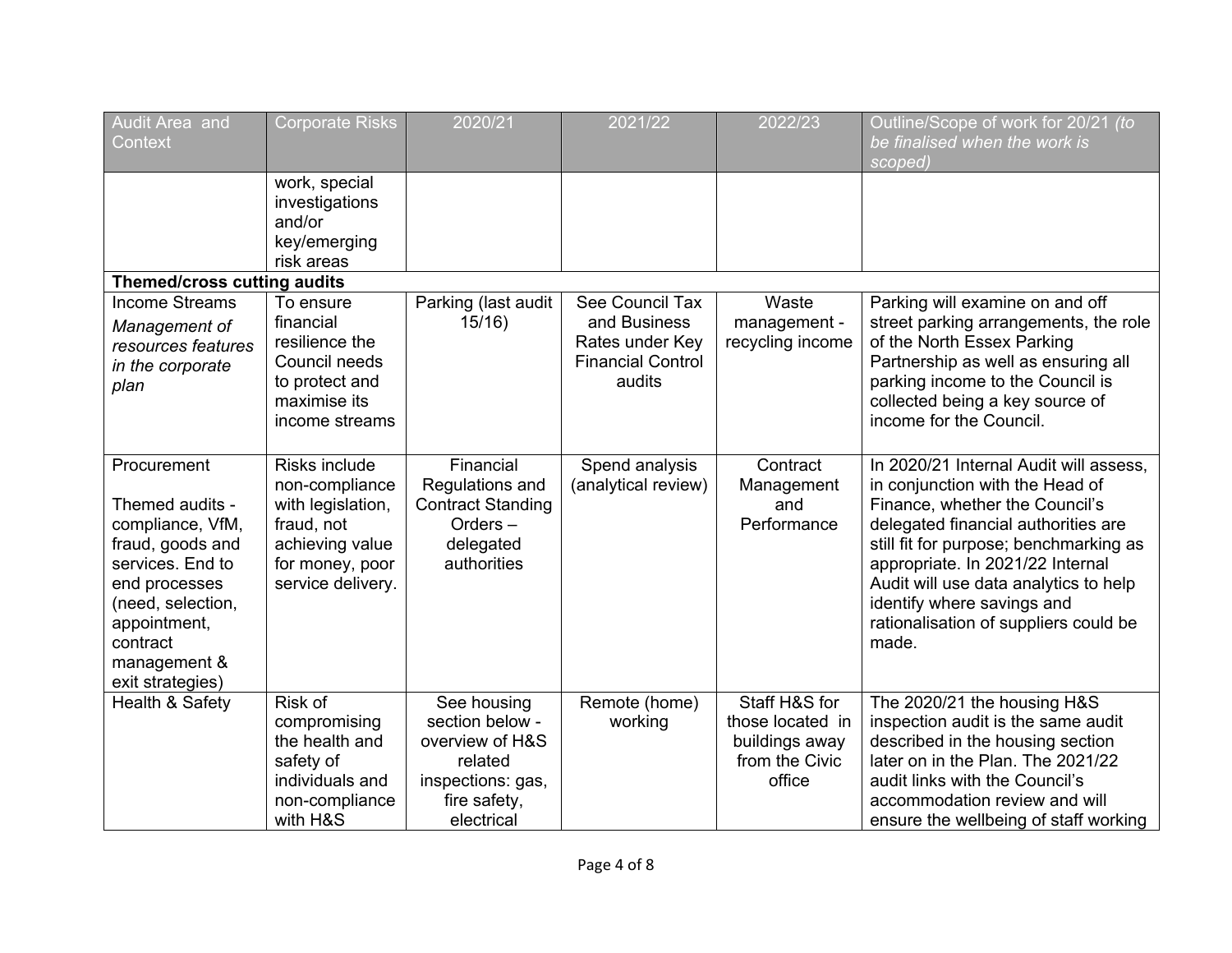| <b>Audit Area</b> and<br>Context                                                                                                                                                                        | <b>Corporate Risks</b>                                                                                                            | 2020/21                                                                      | 2021/22                                                                                                                          | 2022/23                                                                                                                      | Outline/Scope of work for 20/21 (to<br>be finalised when the work is<br>scoped)                                                                                                                                                                                                                                                                                                                                                                     |
|---------------------------------------------------------------------------------------------------------------------------------------------------------------------------------------------------------|-----------------------------------------------------------------------------------------------------------------------------------|------------------------------------------------------------------------------|----------------------------------------------------------------------------------------------------------------------------------|------------------------------------------------------------------------------------------------------------------------------|-----------------------------------------------------------------------------------------------------------------------------------------------------------------------------------------------------------------------------------------------------------------------------------------------------------------------------------------------------------------------------------------------------------------------------------------------------|
|                                                                                                                                                                                                         | legislation<br>leading to fines<br>or<br>imprisonment.                                                                            | legionella,<br>asbestos and lifts                                            |                                                                                                                                  |                                                                                                                              | remotely. This will be a cross cutting<br>audit including a review of relevant<br>policies such as flexible/home<br>working. And links with the cyber<br>security audit also in the same year.                                                                                                                                                                                                                                                      |
| <b>Business</b><br>Continuity<br>Planning (BCP)                                                                                                                                                         | Without<br>adequate BCP<br>the Council<br>could fail to<br>deliver its<br>services in the<br>event of<br>significant<br>incident. | <b>IT Disaster</b><br>Recovery (last<br>audited 16/17)                       | Emergency<br>Planning                                                                                                            | <b>Business</b><br>Continuity<br>planning (last<br>audit 19/20)                                                              | For 2020/21 a specialist IT auditor<br>will be used to undertake a technical<br>review of the Council's IT Disaster<br>Recovery arrangements.                                                                                                                                                                                                                                                                                                       |
| <b>Key Financial</b><br>Controls (KFC)<br>Four-year rolling<br>programme of full<br>system and key<br>control audits<br>(unless significant<br>change in<br>process/system or<br>poor audit<br>outcome) | CR01 (Financial<br>resilience)                                                                                                    | <b>Housing Benefits</b><br>(last audit 16/17)<br>Cash and banking<br>(16/17) | Payroll (last audit<br>16/17)<br>Council Tax and<br><b>Business Rates</b><br>(last audit 16/17)<br>Debtors (last<br>audit 16/17) | Housing rents<br>(last audit 18/19)<br>Creditors (last<br>audit 17/18)<br><b>General Ledger</b><br>(last audit<br>$17/18$ ). | Rolling programme of key financial<br>control (KFC) audits, therefore,<br>some audits do not feature in this 3-<br>year plan these being fixed assets<br>register and treasury management<br>as these were both audited in<br>2019/20. The cash and banking<br>audit will take into account the new<br>Civca pay system.<br>The payroll audit will take place<br>during 2021/22 following<br>implementation of the new HR<br>system during 2020/21. |
| <b>IT Audits:</b><br>IT Governance, IT<br>Regulation,<br>Security/Privacy,                                                                                                                              | CR <sub>08</sub><br>Information<br>Governance<br>and Data                                                                         | Provision of IT<br>services to HTS                                           | <b>Cyber security</b><br>(last audit 17/18)<br><b>IT Strategy</b>                                                                | IT assets and<br>remote working<br>(last audit 18/19)                                                                        | A specialist IT Auditor will be brought<br>in for more technical audits. In<br>2020/21 Internal Audit will asses<br>how future proof the Council's IT                                                                                                                                                                                                                                                                                               |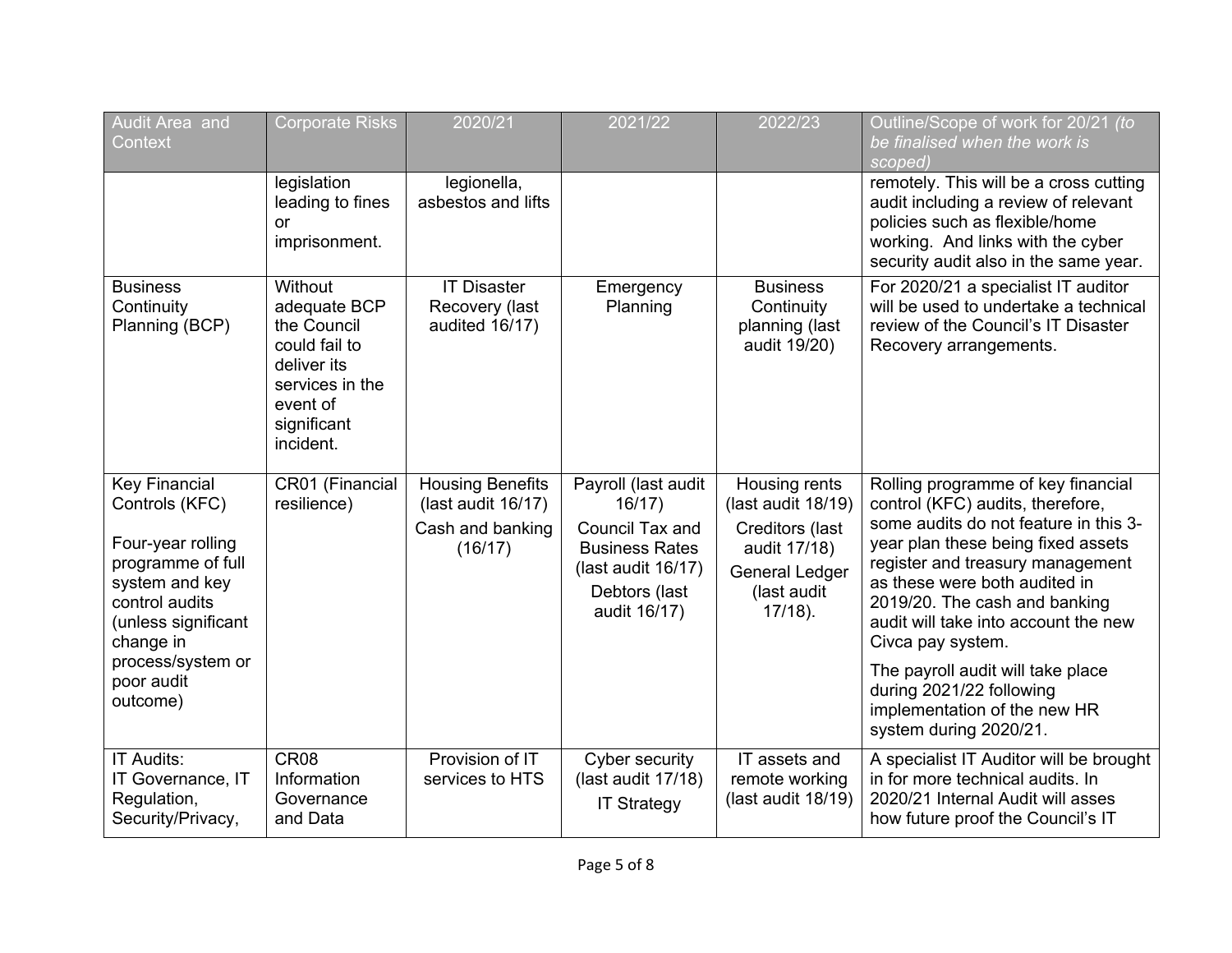| Audit Area and<br>Context                                                                                                                                          | <b>Corporate Risks</b>                                                                                                                                                           | 2020/21                                                                                                                                                   | 2021/22                                                                                                                                                          | 2022/23                                                                                                                                                           | Outline/Scope of work for 20/21 (to<br>be finalised when the work is<br>scoped)                                                                                                                                                                                                                                                                                                                                                                    |
|--------------------------------------------------------------------------------------------------------------------------------------------------------------------|----------------------------------------------------------------------------------------------------------------------------------------------------------------------------------|-----------------------------------------------------------------------------------------------------------------------------------------------------------|------------------------------------------------------------------------------------------------------------------------------------------------------------------|-------------------------------------------------------------------------------------------------------------------------------------------------------------------|----------------------------------------------------------------------------------------------------------------------------------------------------------------------------------------------------------------------------------------------------------------------------------------------------------------------------------------------------------------------------------------------------------------------------------------------------|
| <b>Business Systems,</b><br>DRP/BCP,<br>Network,<br>Emerging<br>Technologies e.g.<br>mobile devices.<br>IT Applications and<br>Projects                            | Compliance:<br>Risks around<br>data and asset<br>security and<br>loss of service.<br>Opportunity for<br>IT to be an<br>enabler for<br>delivering the<br>Council's<br>priorities. |                                                                                                                                                           |                                                                                                                                                                  |                                                                                                                                                                   | strategy is, and adequacy of the<br>supporting action plan. Internal Audit<br>will also asses whether IT services<br>provided by the Council to HTS<br>works for both parties.                                                                                                                                                                                                                                                                     |
|                                                                                                                                                                    |                                                                                                                                                                                  | Operational/service audits - Audits post 20/21 may change depending on the Council's risk profile                                                         |                                                                                                                                                                  |                                                                                                                                                                   |                                                                                                                                                                                                                                                                                                                                                                                                                                                    |
| Housing:<br>Housing<br>Management<br><b>Property Services</b><br><b>Housing Needs</b><br>and Options<br><b>Sheltered Housing</b><br>Area Housing<br>Home Ownership | CR03 - Lack of<br>Suitable<br><b>Housing Mix</b><br>CR04 - Lack of<br>adequate<br>Council housing                                                                                | Overview of H&S<br>related<br>inspections: gas,<br>fire safety,<br>electrical<br>legionella,<br>asbestos and lifts<br><b>HTS Annual</b><br>Service Charge | Planned<br>maintenance and<br>major works (last<br>audit 2016/17)<br>Housing<br>Allocations (last<br>audit 2014/15)<br>Voids<br>management (last<br>audit 13/14) | <b>Right To Buy</b><br>(last audit 15/16)<br>Supported<br>Housing<br>Leaseholders<br>Post<br>implementation<br>of the new<br>housing case<br>management<br>system | The 2020/21 the H&S inspection<br>audit builds on audits undertaken in<br>recent years on gas safety and<br>asbestos to give a holistic view on<br>this is being managed for the<br>Council's housing properties. The<br>HTS Annual Service Charge audit<br>will examine the £5.8M committed to<br>HTS for various works including<br>roofing and carpentry. And takes into<br>account the outcomes of the recent<br><b>HTS Best Value Review.</b> |
| Community<br>Wellbeing:<br><b>Community Safety</b><br>Community,<br>Leisure and<br>Culture, including<br>the museum and<br>Pets Corner                             | CR05 - Inability<br>to fulfil<br>Community<br>Leadership role<br>CR07 - Ability<br>to support<br>children and<br>family                                                          | Events<br>Management (last<br>audit 17/18)                                                                                                                | <b>Harlow Museum</b><br>Council house<br>building<br>programme (last<br>audit 17/18)                                                                             | Community<br>Safety (last audit<br>14/15)<br><b>Town Centre</b><br>regeneration                                                                                   | The 2020/21 audit will look at the<br>role of the recently created Events<br>Officer post and ensure there is a<br>joined up approach across the<br>Council which meets the public's<br>needs.                                                                                                                                                                                                                                                     |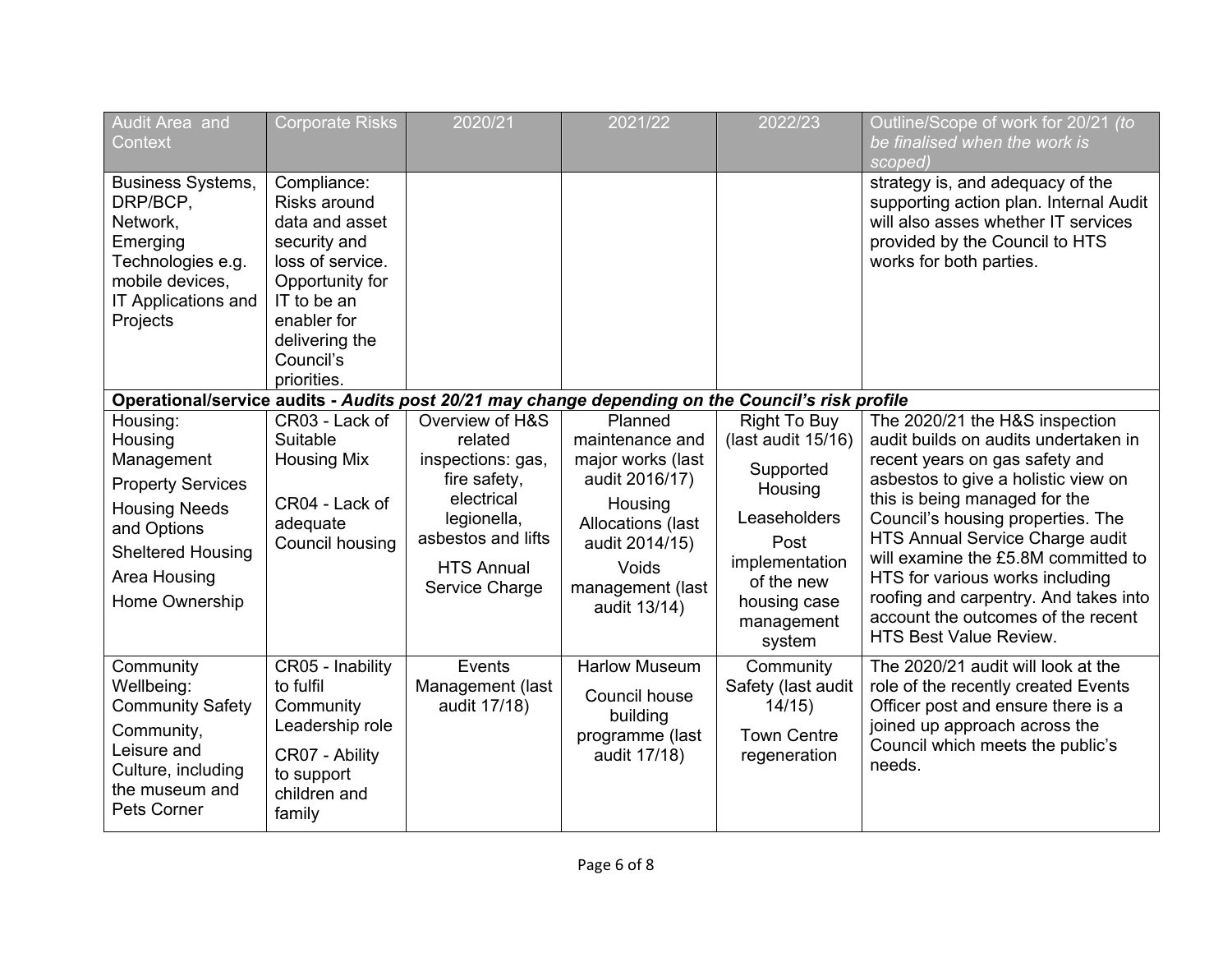| Audit Area and<br>Context                                                                                                                                                                             | <b>Corporate Risks</b>                                                                                                          | 2020/21                                                                                                                        | 2021/22                                                                        | 2022/23                                                                                                                                                          | Outline/Scope of work for 20/21 (to<br>be finalised when the work is<br>scoped)                                                                                                                                                                                                                                                                                                                                                             |
|-------------------------------------------------------------------------------------------------------------------------------------------------------------------------------------------------------|---------------------------------------------------------------------------------------------------------------------------------|--------------------------------------------------------------------------------------------------------------------------------|--------------------------------------------------------------------------------|------------------------------------------------------------------------------------------------------------------------------------------------------------------|---------------------------------------------------------------------------------------------------------------------------------------------------------------------------------------------------------------------------------------------------------------------------------------------------------------------------------------------------------------------------------------------------------------------------------------------|
| Youth &<br>Citizenship<br>Emergency<br>planning<br>Regeneration incl<br><b>Enterprise Zone</b>                                                                                                        | aspirations<br>CR02 - The<br><b>Harlow Offer</b><br>CR06 - Lack of<br>Resources and<br>Capacity,<br>Council and key<br>partners |                                                                                                                                |                                                                                |                                                                                                                                                                  |                                                                                                                                                                                                                                                                                                                                                                                                                                             |
| Environment and<br>Planning:<br>Operations and,<br>energy planning<br>Planning &<br><b>Building Control</b><br>Environmental<br><b>Health</b><br>Licensing<br>Streetscene<br><b>Health and Safety</b> | CR06 - Lack of<br>Resources and<br>Capacity,<br>Council and key<br>partners                                                     | Planning and<br><b>Building Control</b>                                                                                        | Waste - contract<br>management<br>Houses of<br>Multiple<br>Occupancy<br>(HMOs) | Development<br>Management<br>(and links to<br>delivery of the<br>Local Plan)<br>Licencing (last<br>audit 16/17)<br>Waste<br>management<br>(recycling<br>element) | The 2020/21 planning and building<br>control audit will also include<br>covenant control being a source of<br>income for the Council.                                                                                                                                                                                                                                                                                                       |
| Governance:<br>Corporate &<br>Governance<br>Support<br><b>Legal Services</b><br><b>Electoral Services</b><br><b>Human Resources</b><br>Procurement &<br>Relationship<br>Policy &                      | Risk of<br>corporate<br>priorities not<br>being met<br>should these<br>service areas<br>fail to deliver.                        | HR system<br>implementation<br>Service/business<br>planning and risk<br>management<br>Staff absence<br>(last audit<br>2017/18) | HR system<br>implementation<br>review<br>Payroll                               | HR - Staff<br>performance<br>management<br>(including<br>appraisal<br>arrangements)<br>Social Media<br>Playhouse (last<br>audit 19/20)                           | During 2020/21 Internal Audit will<br>provide internal control advice and<br>guidance as the new HR system<br>(iTrent) is implemented and<br>undertake an audit of staff absence.<br>with a specific focus on sickness<br>absence. In addition, working in<br>conjunction with the policy,<br>performance and risk services<br>Internal Audit will continue to help<br>the Council develop its approach to<br>service and business planning |